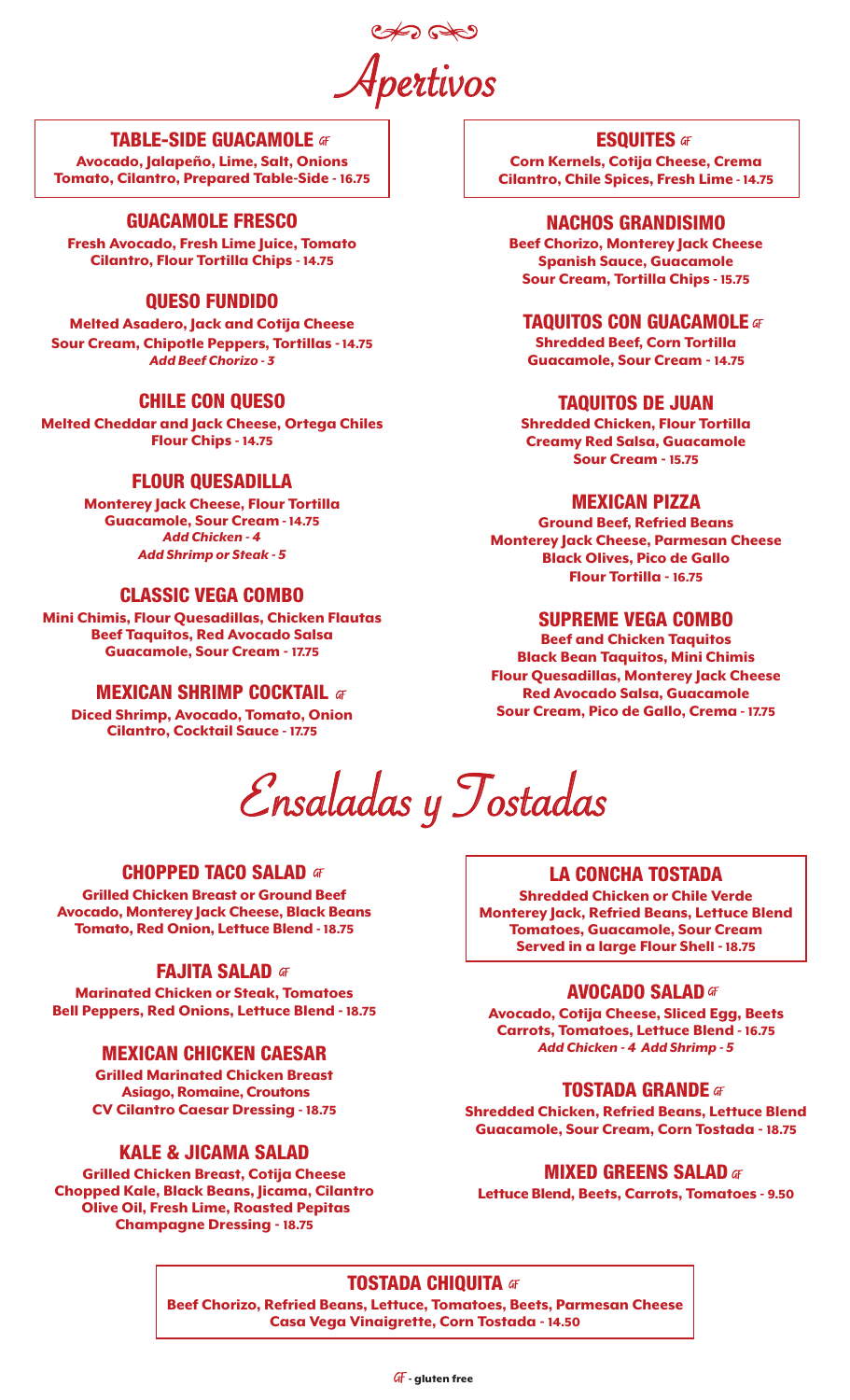

Sopa

#### **ALBONDIGAS** GF

Homemade Beef Meatballs, Carrots, Potatoes, Celery, Green Onion - Cup 8.50 / Bowl 10.50

#### **CHILE CON QUESO GF**

Jack & Cheddar Cheese, Carrots, Potatoes, Celery, Mild Green Ortega Chile - Cup 8.50 / Bowl 10.50

**TORTILLA af** 

Chicken, Avocado, Cotija Cheese, Carrots, Potatoes, Celery, Tortilla Strips - Cup 8.50 / Bowl 10.50

*\*All Soups contain Chicken Broth*

Combinaciones

DINNERS INCLUDE choice of Soup or Tostada Chiquita, Spanish Rice & Refried Beans

Uno #1 House Combinaciones Choice of two items below 27

Cheese Enchilada Chicken Enchilada Beef Enchilada

**Chicken Taco** GF **Beef Taco** FF **Chile Relleno** FF

Grilled Chile Relleno # Sweet Corn Tamal Vegetable Tamal

Chicken Tamal Beef Tamal

Especiales de la Casa

DINNERS INCLUDE choice of Soup or Tostada Chiquita, Spanish Rice & Refried Beans

## **TRES TACOS CHICOS 47**

Choice of: Carne Asada, Al Pastor, Grilled Chicken Avocado Salsa, Cilantro, Onions, Corn Tortillas - 27

## **POLLO ASADO** GF

½ All Natural Grilled Chicken, Tomatillo Salsa Guacamole, Pico de Gallo, Tortillas - 32.50

## POLLO EN MOLE

½ All Natural Chicken, Red Onions, Sesame Seeds Red Mole Sauce, Tortillas - 32.50 *\* Made with Peanut Butter*

## CHICKEN FLAUTAS RANCHERAS

Shredded Chicken, Flour Tortilla, Chile con Queso Guacamole, Sour Cream - 26

#### **FAJITAS** GF

Marinated Chicken Breast or Steak Tomatoes, Bell Pepper, Onions, Tortillas Guacamole, Sour Cream - 31.50 Shrimp - 32.50

## PICADO SPECIAL **af**

Diced Chicken Breast or Steak, Tomatoes, Bell Peppers Onions, Tortillas, Guacamole, Sour Cream - 31.50

## **SOPES CON CARNE GF**

Steak, Parmesan Cheese, Refried Beans Lettuce, Tomatoes, Salsa Roja, Pico de Gallo Cornmeal Cakes - 30.25

## **CARNITAS DE PUERCO 47**

Dos #2 House Combinaciones Choice of three items below 32

> Seasoned Braised Pork, Salsa Verde Guacamole, Pico De Gallo - 31.50

## CASA VEGA MOLCAJETE

Sliced Flank Steak, Chicken Breast, Tiger Shrimp Grilled Chile Relleno, Green Onion, Guacamole BBQ Enchilada Sauce, Sour Cream, Tortillas - 32.50

#### **TAQUITOS RANCHEROS af**

Shredded Beef, Corn Tortillas Guacamole, Sour Cream - 26

## CARNE CHILE COLORADO

Beef, Onion, Cilantro, Red Chile Sauce, Tortillas *Chile Verde Pork also available* - 31.50

## CARNE ASADA CON ENCHILADA

Flank Steak, Cheese Enchilada Grilled Anaheim Chile, Guacamole, Sour Cream - 32.50

#### SONORA TACOS

Seasoned Ground Beef, Monterey Jack Cheese Lettuce, Tomatoes, Guacamole Sour Cream, Flour Shells - 27

# THE VEGA RIB EYE STEAK  $G$

Grilled All-Natural Rib Eye, Guacamole Sour Cream, Tortillas, Guacamole, Sour Cream - 32.50

GF - gluten free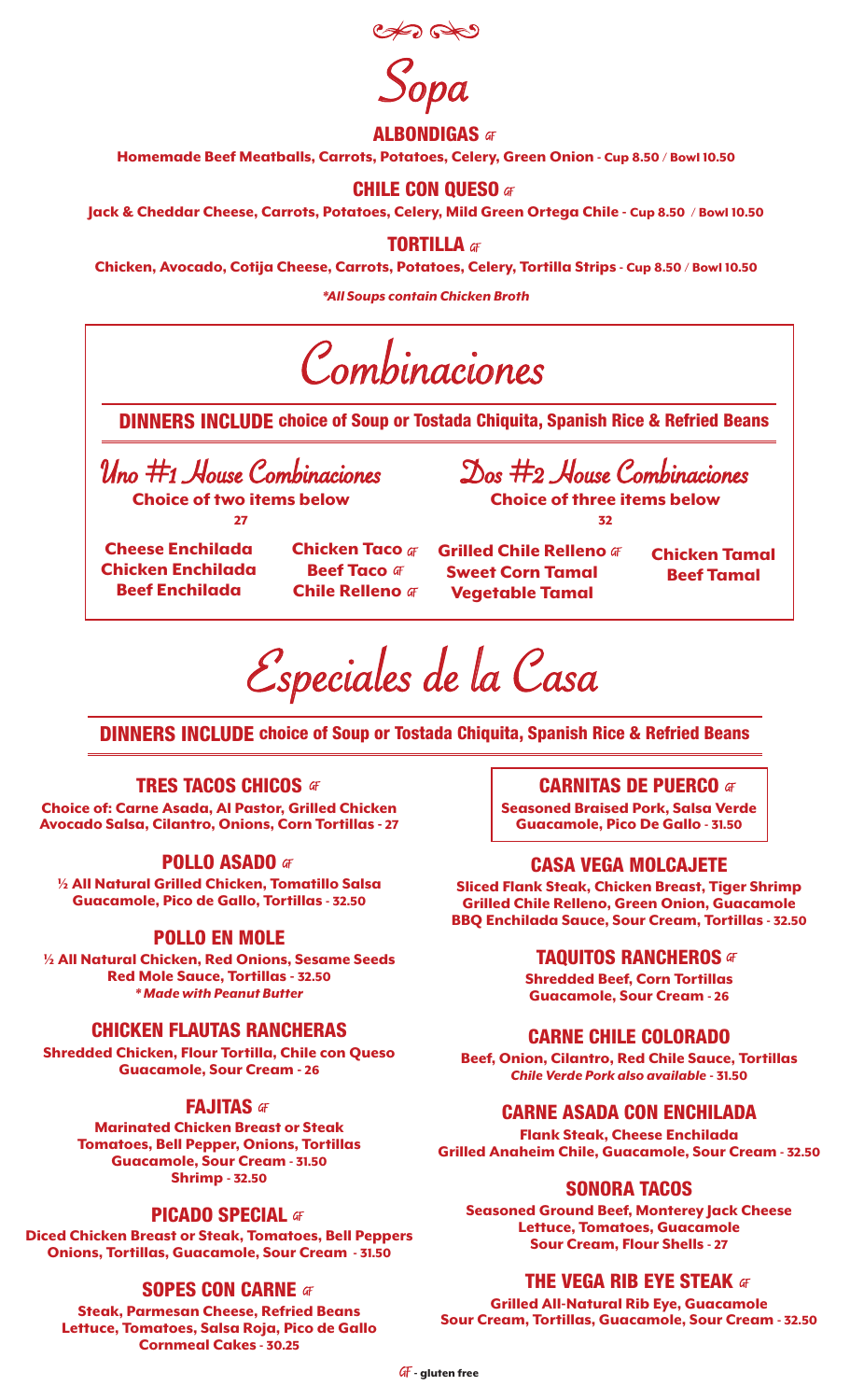Especiales del Mar

# DINNERS INCLUDE choice of Soup or Tostada Chiquita, Spanish Rice & Refried Beans

#### CRAB & SHRIMP TOSTADAS AT

Crab, Shrimp, Avocado, Lettuce, Pico de Gallo Chipotle Mayo, Corn Tostadas - 31.50

#### LOBSTER ENCHILADAS GF

Lemon Garlic Lobster, Monterey Jack Cheese, Salsa Verde, Corn Tortillas, Guacamole, Sour Cream - 35

#### CRAB & SHRIMP ENCHILADAS  $\sigma$

Crab, Shrimp, Monterey Jack Cheese, Salsa Verde Corn Tortillas, Guacamole, Sour Cream - 31.50

#### TACOS DE PESCADO

Beer-Battered Halibut, Cabbage Creamy Guacamole Sauce, Pico de Gallo Corn Tortillas - 29.50

Burritos

ADD 1⁄2 Order of Refried Beans & Spanish Rice for \$6.50 - Oven Style Add 3.50

#### SPECIAL "OVEN STYLE" BURRITO

Chicken or Beef, topped with Enchilada Sauce Melted Monterey Jack Cheese, Refried Beans Guacamole, Sour Cream - 18.75

#### BURRITO EMPANADA

Deep Fried Burrito Carnitas, Chile Verde, Shredded Chicken or Beef Monterey Jack Cheese, Spanish Salsa Refried Beans, Guacamole, Sour Cream - 18.75

## BURRITO CHILE COLORADO

Beef, Red Chile Sauce, Refried Beans Guacamole, Sour Cream - 18.75

#### BEAN BURRITO

Refried Beans, Monterey Jack Cheese , Salsa Roja Guacamole, Sour Cream - 15.75

#### BURRITO RANCHERO

Chicken, Refried Beans, Chile Con Queso Guacamole, Sour Cream - 18.75

#### CARNITAS BURRITO

Carnitas, Monterey Jack Cheese, Refried Beans Guacamole, Sour Cream - 18.75

## CHILE VERDE BURRITO

Slow-Simmered Pork in Tomatillo Salsa, Monterey Jack Cheese, Beans, Tomatillo Salsa, Flour Tortilla Guacamole, Sour Cream - 21

#### CARNE ASADA BURRITO

Marinated Steak, Refried Beans Guacamole, Sour Cream, Pico De Gallo - 20

Vegetarian

Many of our regular dishes can be made vegetarian by requesting soy beef or vegetarian spanish sauce. We also offer the option to request no cheese or dairy products on any menu item when ordering.

# VEGETARIAN MEXICAN PIZZA

Soy Beef, Monterey Jack Cheese, Parmesan Black Beans, Black Olives, Pico de Gallo Crispy Flour Tortilla - 15.75

#### **BLACK BEAN TAQUITO PLATE GF**

Black Beans, Cotija Cheese Shredded Lettuce , Avocado Salsa, Crema Pico de Gallo, Corn Tortilla - 14.75

#### VEGETARIAN BURRITO

Monterey Jack Cheese, Black Beans, Vegetarian Spanish Rice, Bell Pepper, Mushrooms Tomato, Red Onion, Vegetarian Spanish Sauce, Guacamole, Sour Cream - 16.75

Platos Vegetarianos

DINNERS INCLUDE Mixed Green Salad, Spanish Rice & Refried Beans

#### ENCHILADAS RANCHERAS

Monterey Jack Cheese, Chile Con Queso Corn Tortillas Guacamole, Sour Cream - 23 ENCHILADAS DE ESPINACA

Sauteed Spinach, Monterey Jack Cheese, Salsa Verde Corn Tortillas, Guacamole, Sour Cream - 23